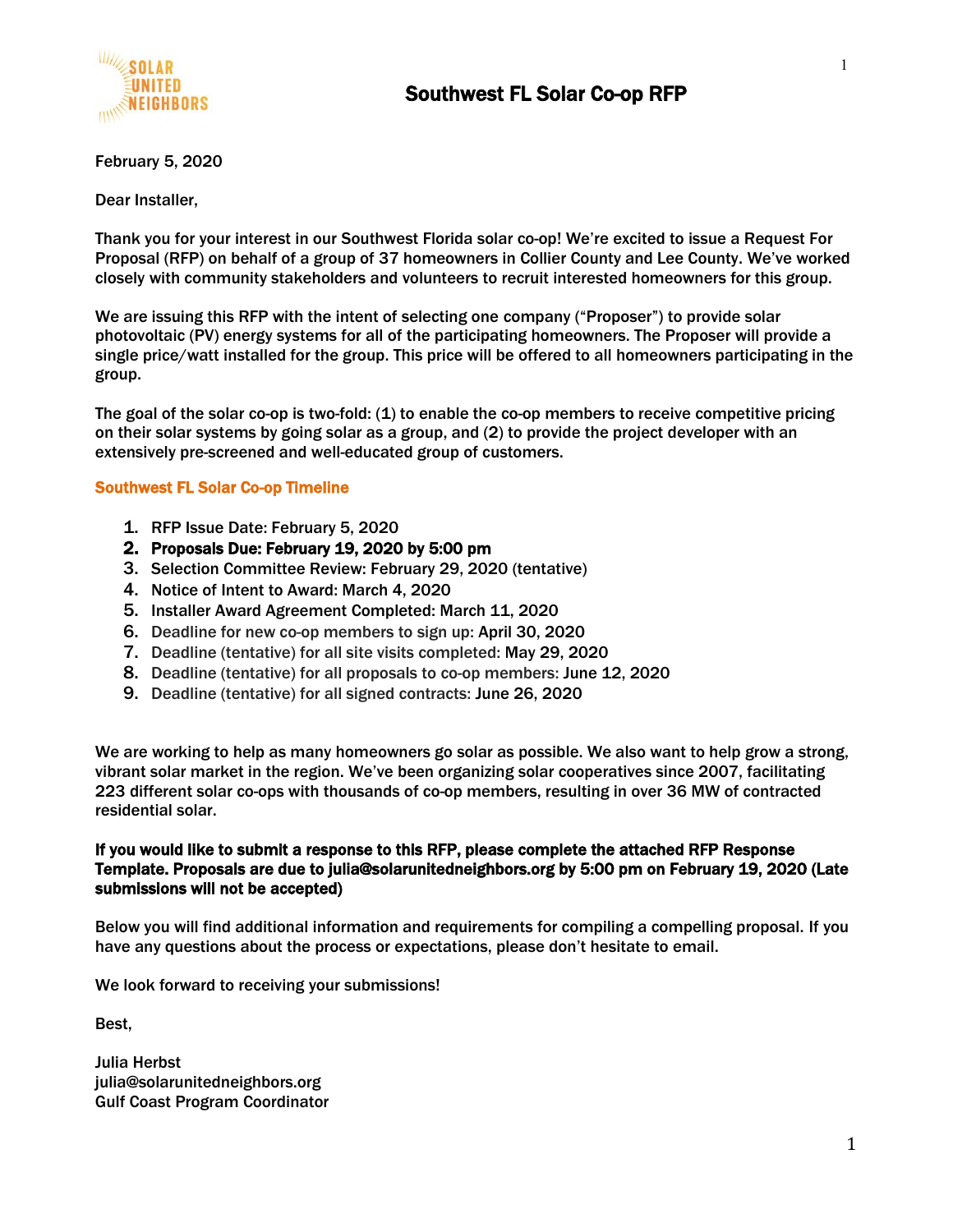

## **Please respond to this RFP by completing the provided "RFP Response Template" Word doc. The following are bid requirements and useful suggestions**

## **Scope of work**

### **Services to be provided by Solar United Neighbors**

- 1. Pre-screen co-op members by reviewing each roof via publicly available satellite imagery. Assessments performed by Solar United Neighbors are categorized by "Qualified", "Maybe Qualified", and "Disqualified" (based on shading, size, shape, orientation) and are not intended to be overly restrictive. Our goal is to find the balance between wasting a homeowner's or the developer's time and unnecessarily excluding co-op members.
- 2. Recruit co-op members after selection (see timeline above). We expect the numbers of co-op members to increase significantly by the end of the project cycle.
- 3. We'll issue promotional materials (press release and social media posts, etc.) as well as work to generate local media attention. We'll clear materials with you to the best of our ability. We will feature your company prominently while keeping bid details confidential.
- 4. Support co-op members and the selected developer throughout the process.
- 5. Host celebration of successful co-op and public recognition of the work of the installer.
- 6. Distribute information should any details about the RFP be clarified or changed during the RFP period.

### **Services to be provided by the Proposer**

- 1. A custom proposal for each co-op member in the group based on the group pricing and component offerings outlined in bid. The proposal should include language that explains all the services provided in the turnkey price for the system (assessment, system design, permitting, installation, interconnection paperwork, etc.). Please provide us the first three (3) proposals you send to co-op members.
- 2. Site assessment, structural assessment, design, equipment procurement, installation, monitoring setup, financing, customer training (i.e. safety rules, monitoring,maintenance, how to deal with problems, etc.), permitting, and application/management of applicable incentives.
- 3. \$600 per signed contract to be paid to Solar United Neighbors as a development fee. This fee should be incorporated into the \$/W price, not listed as an adder. We accept payment by check or ACH (electronic bank transfer).
- 4. Responsive communication with group members
- 5. Responsive communication and coordination with Solar United Neighbors about group and individual co-op member status
- 6. Participate in public education/outreach events.
- 7. Installations performed in conformance with all applicable laws and codes, interconnection requirements for net-metered installations and any incentive-related installation requirements, rules, and timelines. Solar United Neighbors defers to the [SEIA Solar Business Code](http://www.seia.org/policy/consumer-protection/seia-solar-business-code) as a determinant of fair, transparent business practices to ensure solar customers are treated in a fair and honest manner. In addition to the SEIA Code, Companies shall abide by the law and all applicable ethical business guidelines set forth by the Council of Better Business Bureaus (BBB), Federal Trade Commission (FTC), Consumer Financial Protection Bureau (CFPB), relevant state consumer protection bureaus, and other regulatory bodies with jurisdiction.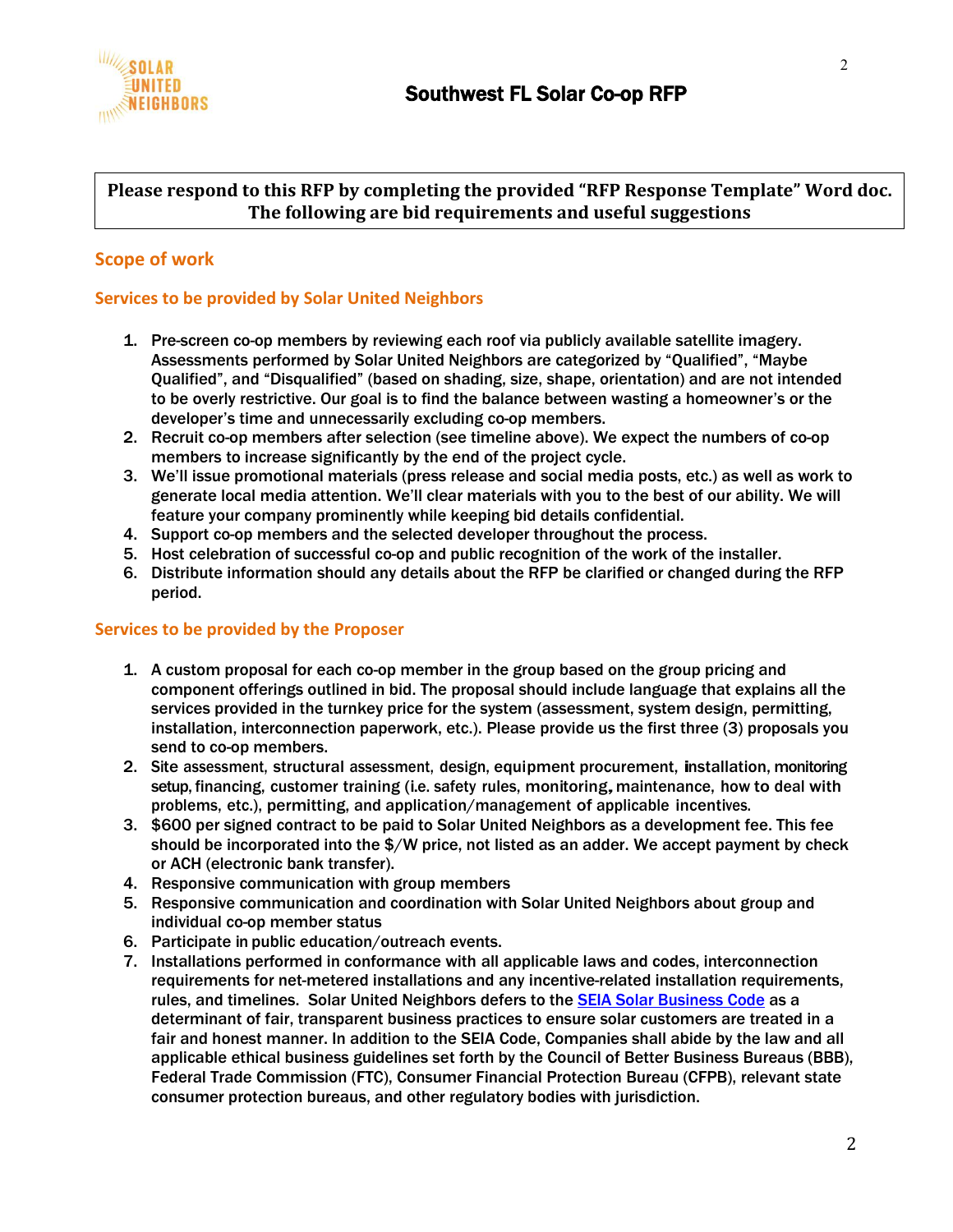

8. For installers that provide brokerage services for SRECs, installer may not obligate co-op member to sell SRECs to said installer. As long as co-op member retains ownership of the solar system, co-op member should be able to select his/her preferred broker, which may include installer. If co-op member opts for a PPA or leased system, installer may manage SRECs freely.

# Bid Requirements

- Offer a single purchase price (\$/watt) for all co-op members.
	- $\circ$  This price will be offered to all of the homeowners (and businesses) participating in the solar co-op.
	- $\circ$  You may not exclude from your proposals any of the co-op members involved in this RFP.
	- $\circ$  You do not need to provide individualized proposals for each homeowner in this initial bid. If selected to develop the group of projects Proposer will provide individualized proposals for each co-op member.
- Explicitly state any additional charges not included in the \$/watt price in the proposal (e.g., charges for electrical upgrades, steep roofs, specific roofing types/materials, roof attachment methods/components, multiple array locations, small system size, customized racking, tree trimming, etc.)
	- $\circ$  The assumption is that all costs to most co-op members are factored into the base price, and that an additional charge, if necessary, is reserved for unique circumstances.
- Consider all selection criteria when preparing your proposal. Although the Selection Committee will look for aggressive pricing, price is not the only factor they will consider. Co-op members also value experience in the marketplace, quality system components, and strong warranties, among other factors. Solar co-ops should not be a "race to the bottom" in terms of system price and quality, nor do we want proposers to feel they must sacrifice quality in order to be selected.

### • Bid with PV modules that:

- $\circ$  Are listed and reviewed on the California Energy Commission list, 'Incentive Eligible [Photovoltaic Modules in Compliance with SB1 Guidelines](http://www.gosolarcalifornia.ca.gov/equipment/pv_modules.php)' or installer must provide similar performance information for selection committee from an alternate source, or by referencing a CEC-listed panel from the same product family.
- $\circ$  Have at least a 25-year power warranty with a specified performance degradation curve showing acceptable levels of performance or replacement and show achievement of a minimum of 80% of the nameplate rated power at STC by year 25;
- $\circ$  Have a product warranty of at least 10 years.
- Bid with inverters that:
	- $\circ$  Are included in the California Energy Commission list 'List of Eligible Inverters per SB1 [Guidelines'](http://www.gosolarcalifornia.ca.gov/equipment/inverters.php) or installer to provide similar performance information for selection committee from an alternate source or by referencing a CEC-listed inverter from the same product family.
	- $\circ$  Have a warranty that allows for replacement due to premature failure over the specified warranty time frame and be a minimum of 15 years for micro inverters and 10 years for string inverters.
- Utilize mounting equipment that is:
	- o Grounded in accordance with manufacturer's specifications.
	- $\circ$  Used in accordance with its manufacturer's listed purpose and specifications.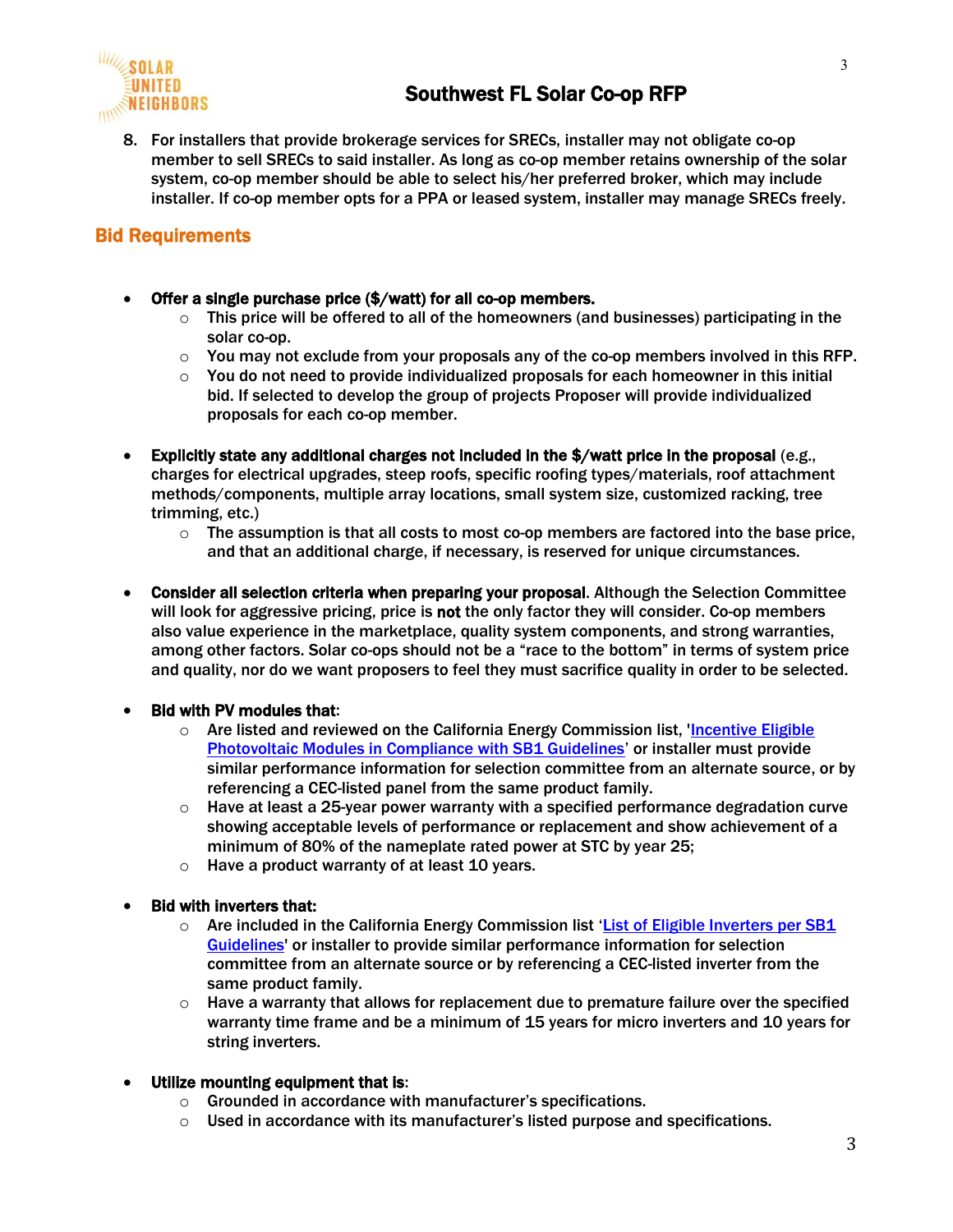

- $\circ$  Used in accordance with manufacturer specifications for waterproofing penetrations
- $\circ$  Meets any specific local zoning requirements beyond #2 and #3
- **Meet the following insurance requirements** (for proposer and any sub-contractors):  $\mathbf{i}$ 
	- $\circ$  General liability \$1,000,000 per occurrence, \$2,000,000 in aggregate
	- $\circ$  Worker's compensation \$1,000,000 each accident, each employee, policy limit
	- $\circ$  Automobile liability bodily injury, death, and property damage combined single limits of at least \$1,000,000 per occurrence covering vehicles owned, hired, or non-owned
	- $\circ$  NOTE: Official proof of exemption by applicable jurisdiction for any above insurance requirements for a company is also acceptable.

## **Have you worked on a Solar United Neighbors co-op before?**

In order for you to be eligible to submit a proposal for this co-op, you must:

- 1. Have no overdue invoices for past solar co-op work.
- 2. Have updated all customer tracking data for active or completed co-ops (including kW installed and interconnection completed dates).
- 3. Have completed initial contacts, site visits, and individualized proposals for the majority of any existing co-op you are currently working on.

# *Solar United Neighbors reserves the right to deny any proposer's bid due to overdue payments, lack of proper licensure for applicable jurisdictions, or outstanding co-op member grievance yet to be resolved.*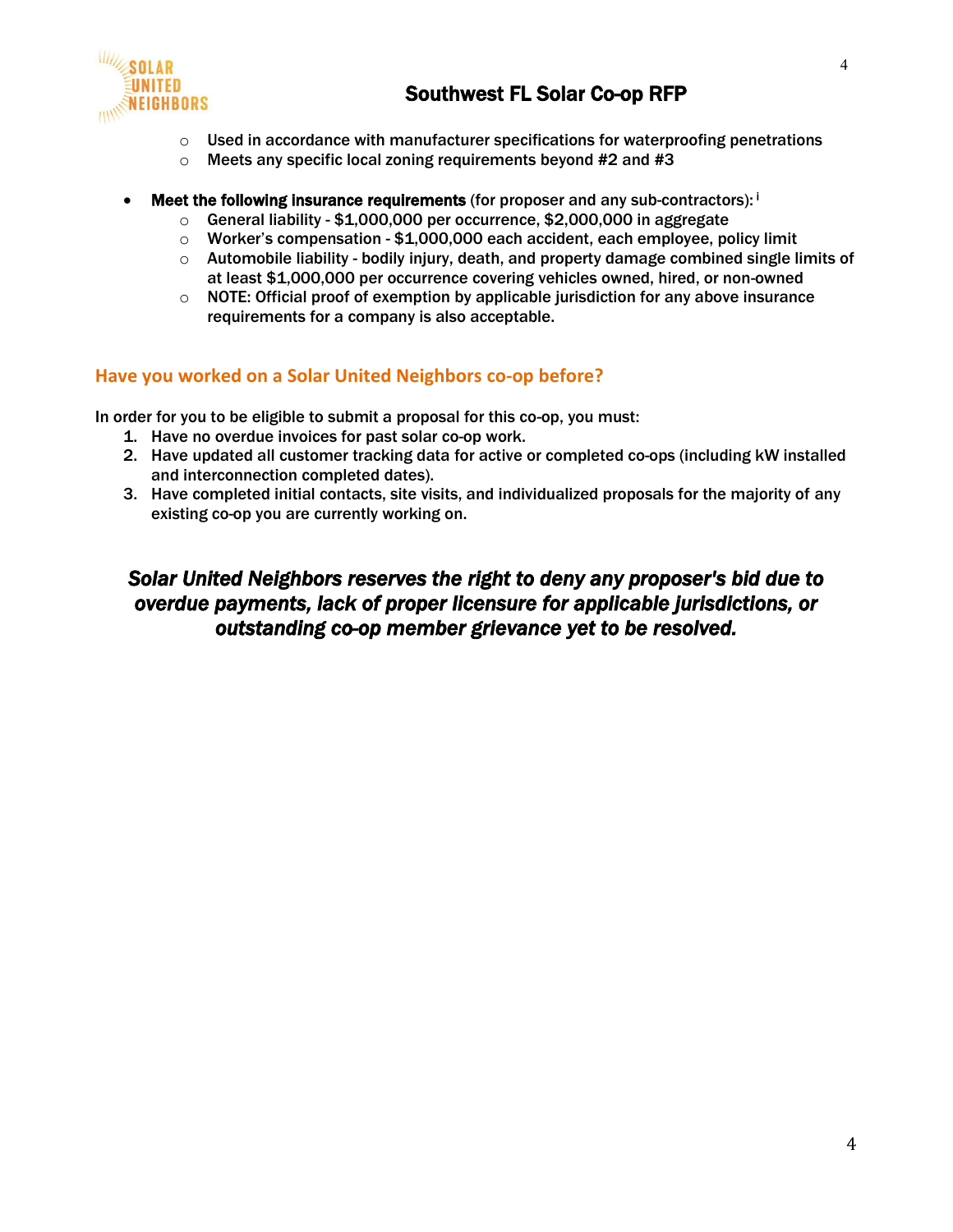

# Useful Info

## How a solar co-op works

A solar co-op is when a group of homeowners goes through the solarization process together.



*More detailed information about each phase is available here:* <http://www.solarunitedneighbors.org/for-installers/>

### How a co-op selects an installer

After all interested installers have submitted a proposal in response to this Request for Proposals, Solar United Neighbors will convene a selection committee of co-op members. This Selection Committee, consisting of homeowners participating in the solar co-op, will review the proposals. Each Selection Committee member signs a confidentiality agreement to keep your bid details private. The Committee will select one Proposer to develop all of the projects for the group.

The process used to select the winning bid will be as follows: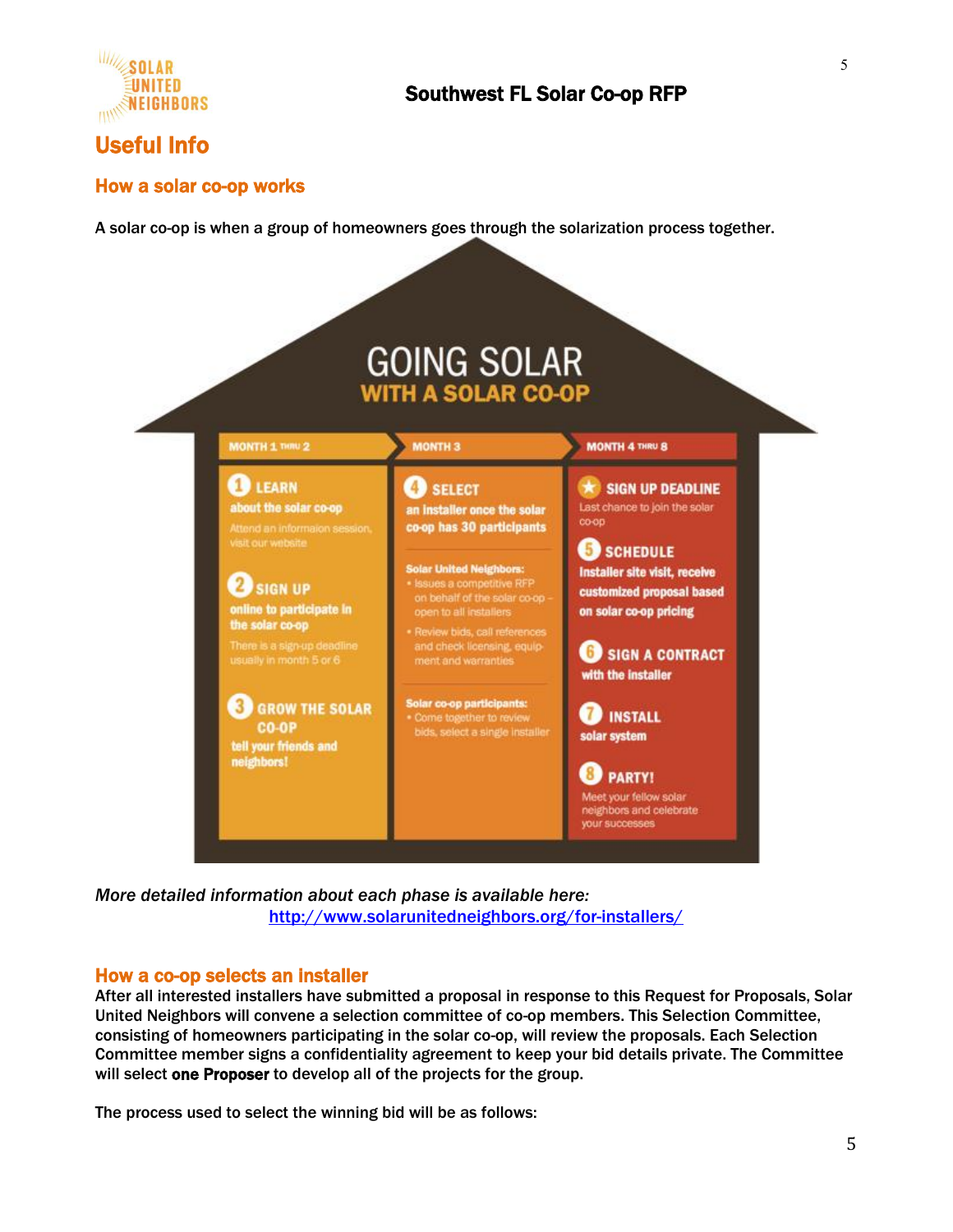

- 1. Once Selection Committee members sign the confidentiality agreement, bids will be distributed to Selection Committee members along with a summary spreadsheet created by our staff.
- 2. Selection Committee members may review bids independently before meeting as a group.
- 3. Committee members will convene in one evening to review all bids and make a decision. During that meeting they will:
	- a. Discuss each bid
	- b. Select finalists
	- c. Contact the designated bid representative for each finalist if a bid component needs clarification. (Committee may decide not to contact finalists if no clarification is needed.)
	- d. Select a winning company to service the co-op.

If you are selected as a finalist and the committee calls you that evening, you will have an opportunity to speak about your bid and to answer questions. Please abide by the following:

- 1. No discussions of other installers' bids, reputation, etc. This is about your proposal only.
- 2. Please do not negotiate to change any aspect of the bid from what is in your proposal. Clarifications of what's included are acceptable.
- 3. Keep responses as brief as possible.

## **Selection Criteria**

*\*Please note: The "importance" column below reflects the selection criteria priorities and preferences of the co-op members and will often vary from one co-op to another*

| <b>Category</b>                                                                | <b>Description</b>                                                                                                                                                                                                                        | <b>Importance</b> |
|--------------------------------------------------------------------------------|-------------------------------------------------------------------------------------------------------------------------------------------------------------------------------------------------------------------------------------------|-------------------|
| <b>Competitive Pricing</b><br>Questions 1 - 11                                 | The extent to which proposed<br>pricing terms are competitive.                                                                                                                                                                            | 30/37 or 81.1%    |
| <b>System Quality &amp; Sourcing</b><br>Questions 12 - 15                      | The extent to which the<br>Proposer incorporates high-<br>quality components (high CEC<br>panel ratings, flashed/non-<br>penetrating attachments, etc.)<br>and American-made products<br>into their system design.                        | 29/37 or 78.4%    |
| <b>Proposer Experience &amp;</b><br><b>Qualifications</b><br>Questions 16 - 19 | The extent to which the<br>Proposer demonstrates a track<br>record of quality work and<br>incorporates photovoltaic<br>technologies in line with<br>industry standards. Experience<br>in Collier County and Lee County<br>markets a plus. | 26/37 or 70.3%    |
| <b>System Warranty</b><br>Questions 20 - 22                                    | The extent to which the<br>Proposer offers strong<br>warranties on system<br>components and labor.                                                                                                                                        | 28/37 or 75.7%    |